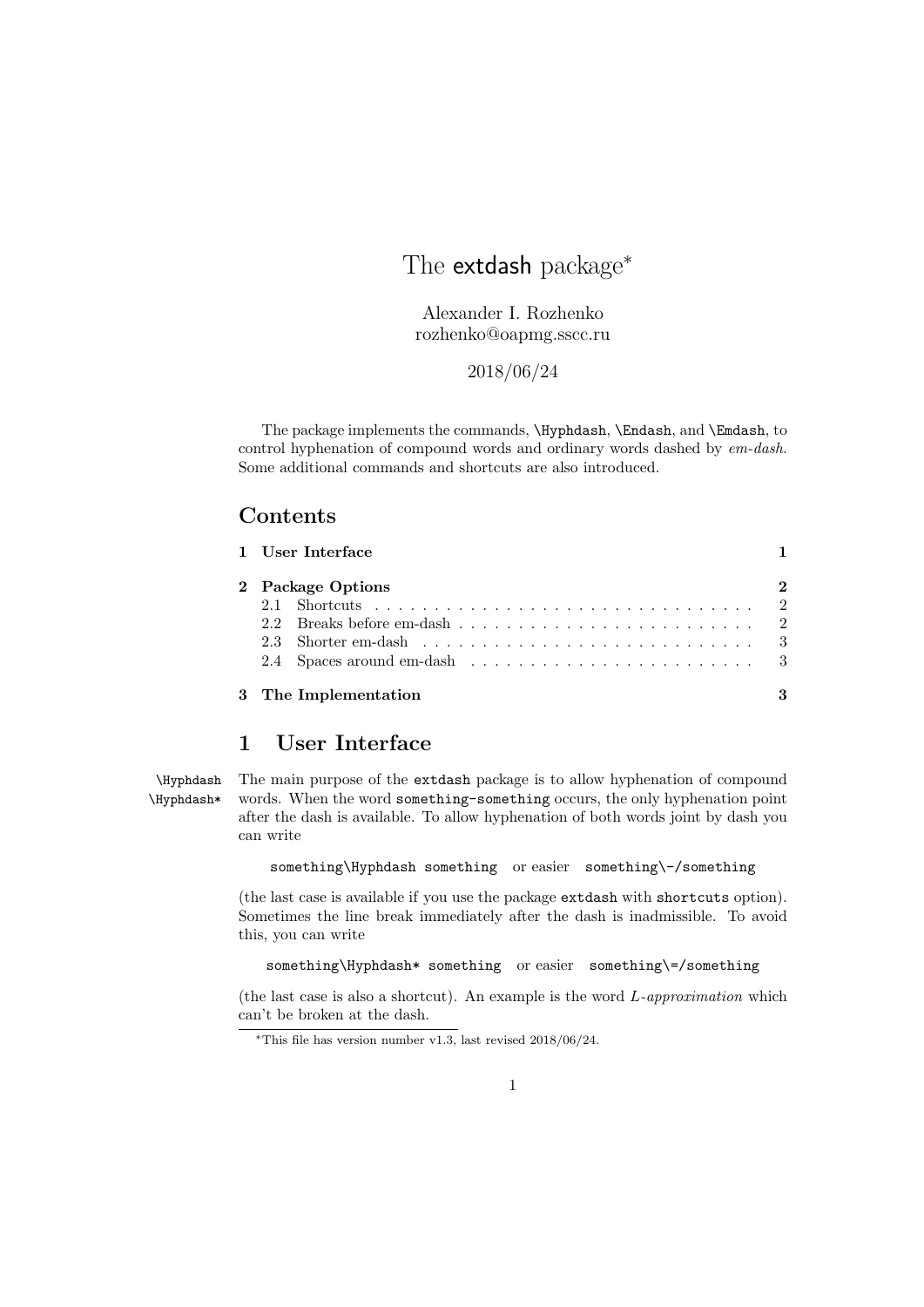\Endash Analogously, you can use \Endash command (and its star version) to join words  $\lambda^*$  with en-dash. Shortcuts for it are  $\setminus$ -- and  $\setminus$ ==.

\Emdash The last case is the use of em-dash when some glue before and after em-dash \Emdash\* have to be added. The command \Emdash adds this glue, named \Halfspace, \Halfspace which natural width is equal to the half of the ordinary interword space. The \Halfspace\* \Halfspace command produces the elastic horizontal space and its \*-form produces the nonbreakable elastic space. All these commands have shortcuts

 $\setminus$ ---  $\setminus$ ===  $\setminus$ -,  $\setminus$ =,

Note, that \Emdash command removes extra space before and after it. When \Emdash appears at the beginning of a paragraph (the direct speech) the space after it will be rigid and unbreakable.

The standard em-dash is longer that it is required by Russian and German typesetting rules. To decrease its length to the required one, you can use this package with shortemdash option (the cyremdash option is also supported for compatibility with the previous version).

Note: Some more options are available from the version 1.3. They control the spacing around \Emdash and the breaking strategy to be applied before it.

# 2 Package Options

### 2.1 Shortcuts

#### \usepackage[shortcuts]{extdash}

The shortcuts option redefines LATEX commands  $\$ - and  $\$ = in such a way to recognize shortcut sequences. If no shortcut recognized, the corresponding original command will be called. In other words, when no shortcut recognized, the command  $\$ – sets extra hyphenation point and  $\$ = means the accent command.

| Command        | Shortcut | Command     | Shortcut |
|----------------|----------|-------------|----------|
| \Hyphdash      | ヽー /     | \Hyphdash*  | \=/      |
| <b>\Endash</b> | $--$     | \Endash*    | $=$      |
| <b>\Emdash</b> | \ ———    | \Emdash*    | \ ===    |
| \Halfspace     |          | \Halfspace* | \=.      |

All described commands and shortcuts are robust.

### 2.2 Breaks before em-dash

All dash commands defined in this package disallow line breaks before a dash. For em-dash this rule can be changed. To allow breaks before a em-dash, please use the option

\usepackage[allowbreakbefore]{extdash}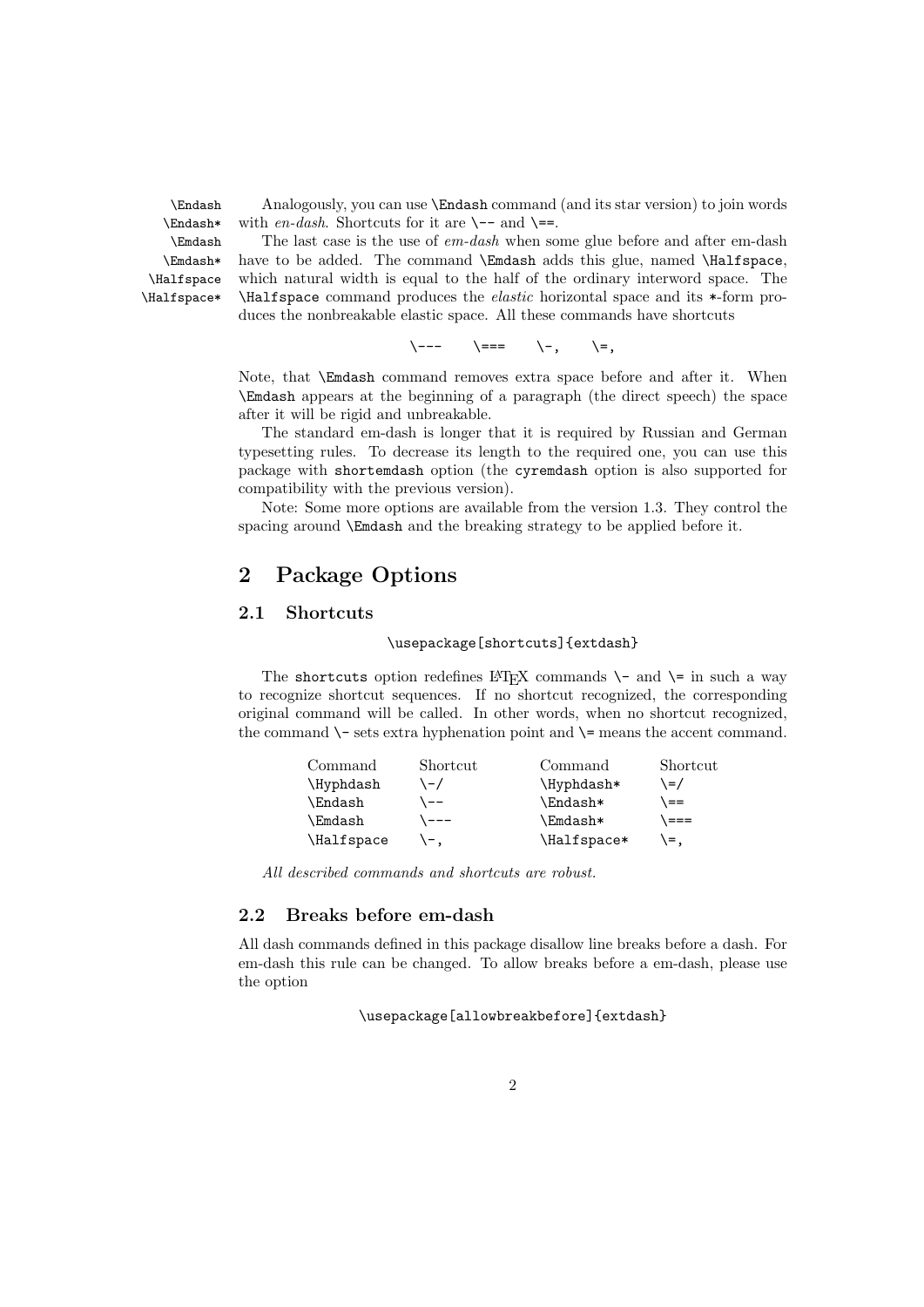### 2.3 Shorter em-dash

\usepackage[shortemdash]{extdash}

This option redefines \Emdash to be shorter than the standard em-dash (0.8 em).

### 2.4 Spaces around em-dash

By default, the half-space is inserted before and after em-dash. This behavior can be changed with option

\usepackage[wordspacearound]{extdash}

or

#### \usepackage[nospacearound]{extdash}

The first option provides interword spaces around em-dash and the last one removes spaces around em-dash. Of course, these two options are mutually exclusive.

# 3 The Implementation

```
\EXD@test
First we implement the command, \EXD@test. It recognizes the star after the
        \EXD@break
                    command, sets \EXD@break command to be equal to \nobreak if star is found or
                     \@empty if not, and calls its parameter.
                     1 \langle *package \rangle2 \def\EXD@test#1{%
                     3 \@ifstar{\let\EXD@break\nobreak #1}{\let\EXD@break\@empty #1}%
                     \overline{4} }
         \Hyphdash
           \Endash
           \Emdash
        \Halfspace
                    Now we declare user's level commands
                     5 \DeclareRobustCommand{\Hyphdash}{\EXD@test{\EXD@dash-}}
                     6 \DeclareRobustCommand{\Endash}{\EXD@test{\EXD@dash{--}}}
                     7 \DeclareRobustCommand{\Emdash}{\EXD@test{\EXD@emd@sh}}
                     8 \DeclareRobustCommand{\Halfspace}{\@tempcnta\z@
                     9 \@ifstar{\EXD@nobreak\EXD@space\ignorespaces}{\EXD@space\ignorespaces}%
                    10 }
         \EXD@dash
       \EXD@emd@sh
      \EXD@nobreak
12 \def\EXD@dash#1{%
\EXD@embreakbefore 13
    \EXD@spacecalc
14 }
        \EXD@space
                    and then the basic commands
                    11 \def\{{\tt XD@nobreak}ifvmode\leq{\tt newmode\leq{\tt s}}.\EXD@nobreak\hbox{#1}\EXD@break\hskip\z@skip \ignorespaces
                    15 \def\EXD@emnobreak{\nobreak}
                    16 \def\EXD@emd@sh{%
                    17 \ifvmode
```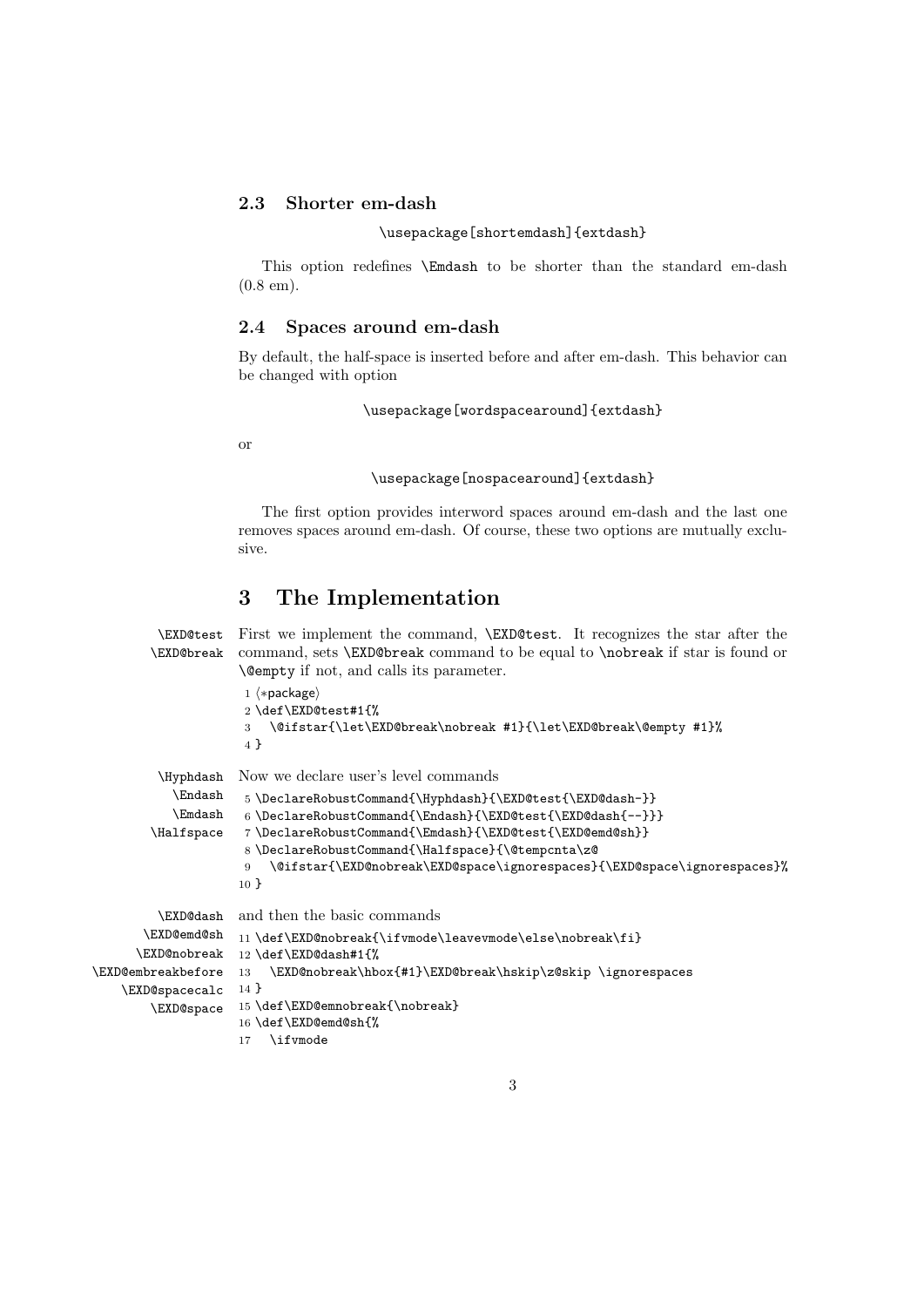```
18 \leavevmode\EXD@emdash\nobreak\hskip.35em
19 \else
20 \unskip\EXD@emnobreak \@tempcnta\m@ne
21 \EXD@space \EXD@emdash \EXD@break \EXD@space
22 \fi \ignorespaces
23 }
24 \DeclareOption{allowbreakbefore}{%
25 \let\EXD@emnobreak\@empty
26 }
```
The **\@tempcnta** specifies the width of half-space. It can have the following values: -1, 0, or +1. The negative value means using the space before em-dash (the space is narrow at this point), zero value means an ordinary half space, and the positive value means a half-space after em-dash (the space is wider at this point). This trick compensates a visual effect of wider space before an em-dash especially if the punctuation mark goes before.

The meaning of negative and positive values of **\@tempcnta** is redefined with wordspacearound and nospacearound options.

```
27 \def\EXD@spacecalc{%
            28 \edef\@tempa{%
            29 \ifnum\@tempcnta<\z@ .4\else \ifnum \@tempcnta=\z@ .5\else .6\fi\fi
            30 }%
            31 \def\@tempb{.5}%
            32 }
            33 \def\EXD@space{%
            34 \EXD@spacecalc
            35 \hskip \@tempa\fontdimen2\font \@plus \@tempb\fontdimen3\font
            36 \@minus \@tempa\fontdimen4\font
            37 \@tempcnta -\@tempcnta
            38 }
            39 \DeclareOption{wordspacearound}{%
            40 \def\EXD@spacecalc{%
            41 \edef\@tempa{\ifnum \@tempcnta=\z@ .5\fi}%
            42 \let\@tempb\@tempa
            43 }
            44 }
            45 \DeclareOption{nospacearound}{%
            46 \def\EXD@spacecalc{%
            47 \edef\@tempa{\ifnum \@tempcnta=\z@ .5\else0\fi}%
            48 \let\@tempb\@tempa
            49 }
            50 }
\EXD@emdash The last basic command is the default em-dash. It could be redefined later in
            shortemdash option.
```

```
51 \def\EXD@emdash{\hbox{---}}
```

```
52 \DeclareOption{shortcuts}{%
```

```
\HyphOrDash
\BarOrDash
            The commands \HyphOrDash and \BarOrDash are called by \- and \= commands
```